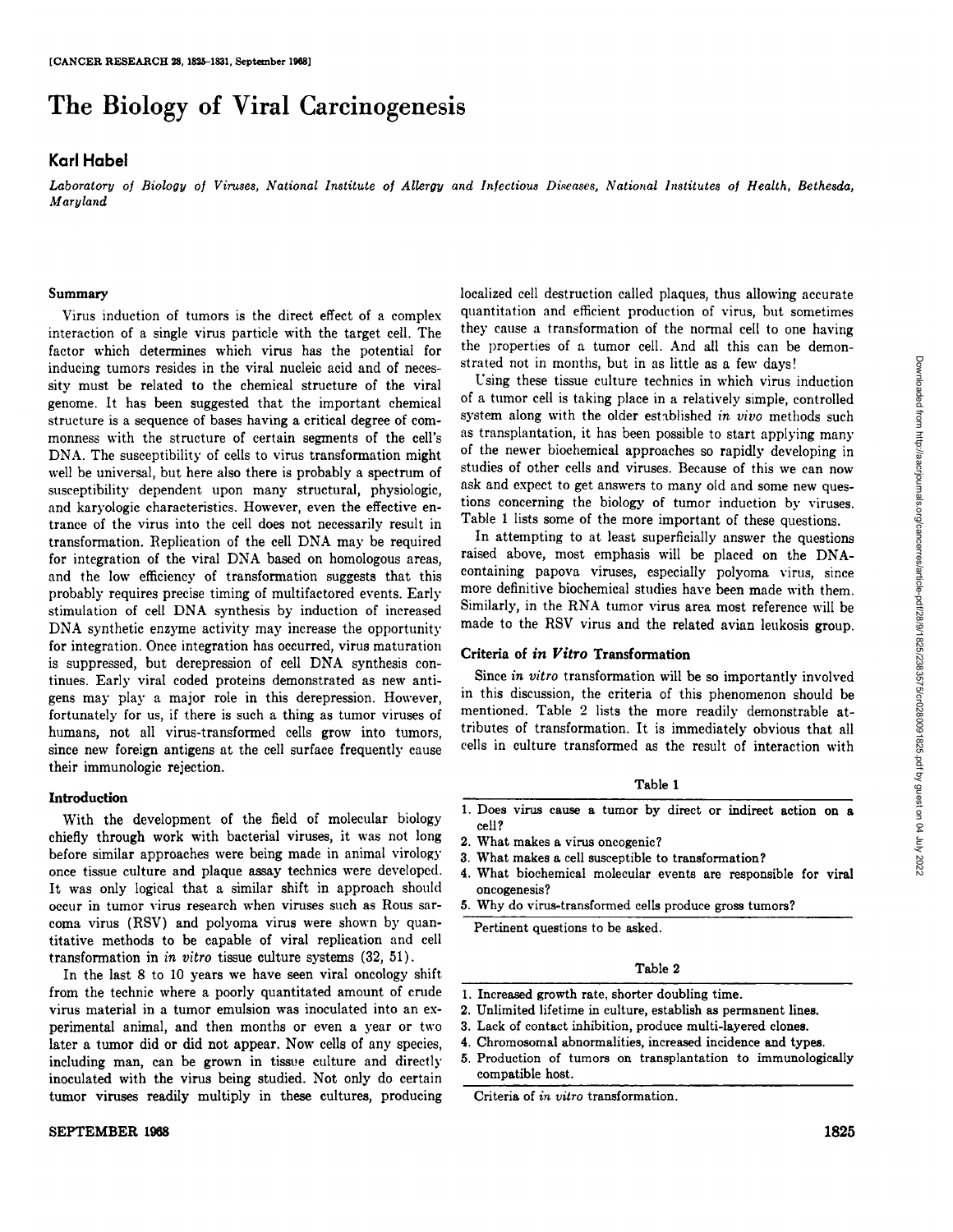viruses—or for that matter due to any other type of induc tion—donot necessarily meet all these criteria. Exceptions to each have been demonstrated, but the last would be accepted most uniformly as the critical one. In general, most of the quantitative in vitro viral transformation studies have de pended upon a combination of the first three attributes listed, but it must be realized that in many instances it is only an assumption that they are an equivalent to Number 5.

# **Experimental Systems**

Chart 1 schematically outlines a comparison of the typical interactions of a DNA tumor virus such as polyoma virus and an RNA tumor virus such as RSV with the corresponding susceptible host cells. In both cases cells may be transformed and new viral progeny may be produced. The striking differ ence is that both these events can occur in the same cell with the RNA viruses, whereas either one but not both can happen in the DNA virus-single cell interaction. Cells transformed by RNA viruses continue to undergo cell division and continue to produce and release infectious virus, while the DNA virustransformed cell does not produce identifiable viral elements. In fact, when the DNA virus-transformed cell on a rare oc casion does allow virus production, the cell dies in the process. These distinguishing characteristics of the two viral systems, although generally true, nevertheless have exceptions in special situations.

#### **Viral Transformation-Direct or Indirect Effect?**

Now the first of the questions which we asked can be an swered in definite terms. The rapidity with which transforma tion of hamster cells in culture takes place on exposure to polyoma virus and its linear response to increasing doses of virus (41) firmly establishes that the change of a normal cell to a tumor cell is the direct effect of the tumor virus on the target cell and not the indirect result of virus infection some how producing a secondary carcinogen. Even though in the case of polyoma virus the efficiency of transformation is quite low so that there is a chance of one transforming event occur ring for every one million virus particles in the cell culture system, yet that one transformation appears to be due to the interaction of a single virus particle with a single cell. The



Chart 1. Possible interactions between tumor viruses and cells.

same quantitative relationships also hold in the RSV-chick embryo cell culture system. Furthermore, in the DNA viruses the nucleic acid genetic core of the virus is the determinant of its oncogenic potential, for purified viral DNA is capable of producing cell transformation in vitro (9) and tumors in the experimental animal (10), but its efficiency is much lower than that of whole virus.

# **What Makes a Virus Oncogenic?**

The first obvious requirement for oncogenicity is that the virus be capable of a dynamic interaction with the cell in which the cell not only survives but multiplies and, as will be further discussed later, a persistence of viral influence in that dividing cell. However, even this is not enough, for we know that carrier tissue cultures can be established without transformation by such nontumor viruses as mumps, parainfluenza, and rabies. anisms responsible for control of cell replication.

Since the nucleic acid of all viruses is the source of the code that determines their characteristics, it is obviously important to examine the nucleic acids of tumor viruses for unique char acteristics that might be correlated with oncogenic properties. For such a purpose, a comparison of the properties of tumor virus nucleic acids with those of similar but nononcogenic viruses is indicated. One of the difficulties here is to establish which virus is not oncogenic under any circumstances; hence the problem of selecting a valid control for such a comparison.

A tumor virus must also be capable of modifying normal mechanism responsible for control of cell replication.<br>
Since the nucleic acid of all viruses is the source of the code that determines their characteristics, it is o The determination of the properties of the nucleic acids of viruses requires that large amounts of purified and concen trated virus should be available as starting material. This be comes a principal limiting factor in the number of different viruses for which genetic material can be readily characterized. Although RSV and certain other avian leukosis viruses can be obtained in concentrated form, there is the difficulty of con tamination with naturally occurring avian agents. Other RNA tumor viruses cannot readily be obtained in large amounts. For such reasons, attempts to characterize tumor virus nucleic acids have been limited mostly to the DNA viruses, including polyoma, SV40, papilloma, and adenoviruses.

Several physical properties of isolated virus DNA, such as its buoyant density and melting curve, can be determined di rectly. From these the molecular weight and strandedness can be estimated. Most animal virus DNA thus far examined, whether from oncogenic or from lytic viruses, have been double stranded, the molecular weights varying from 3 to 160 million. So far there has been no significant correlation of the size of the virus particle and molecular weight of its nucleic acid with oncogenicity. The form of the intact DNA molecule is of some interest since circular forms have been described. The DNA of polyoma (12) and SV40 (7) viruses, but not of oncogenic adenoviruses (20), has been shown to be circular, but that of most nononcogenic viruses has not been examined from this standpoint. Polyoma virus DNA is capable of both lytic infec tion and of in vitro transformation, whether it is circular or linear in form (9). It is not known at present what happens to the form of the DNA within the infected cell during viral replication or integration.

Most of the physical properties of the nucleic acids reflect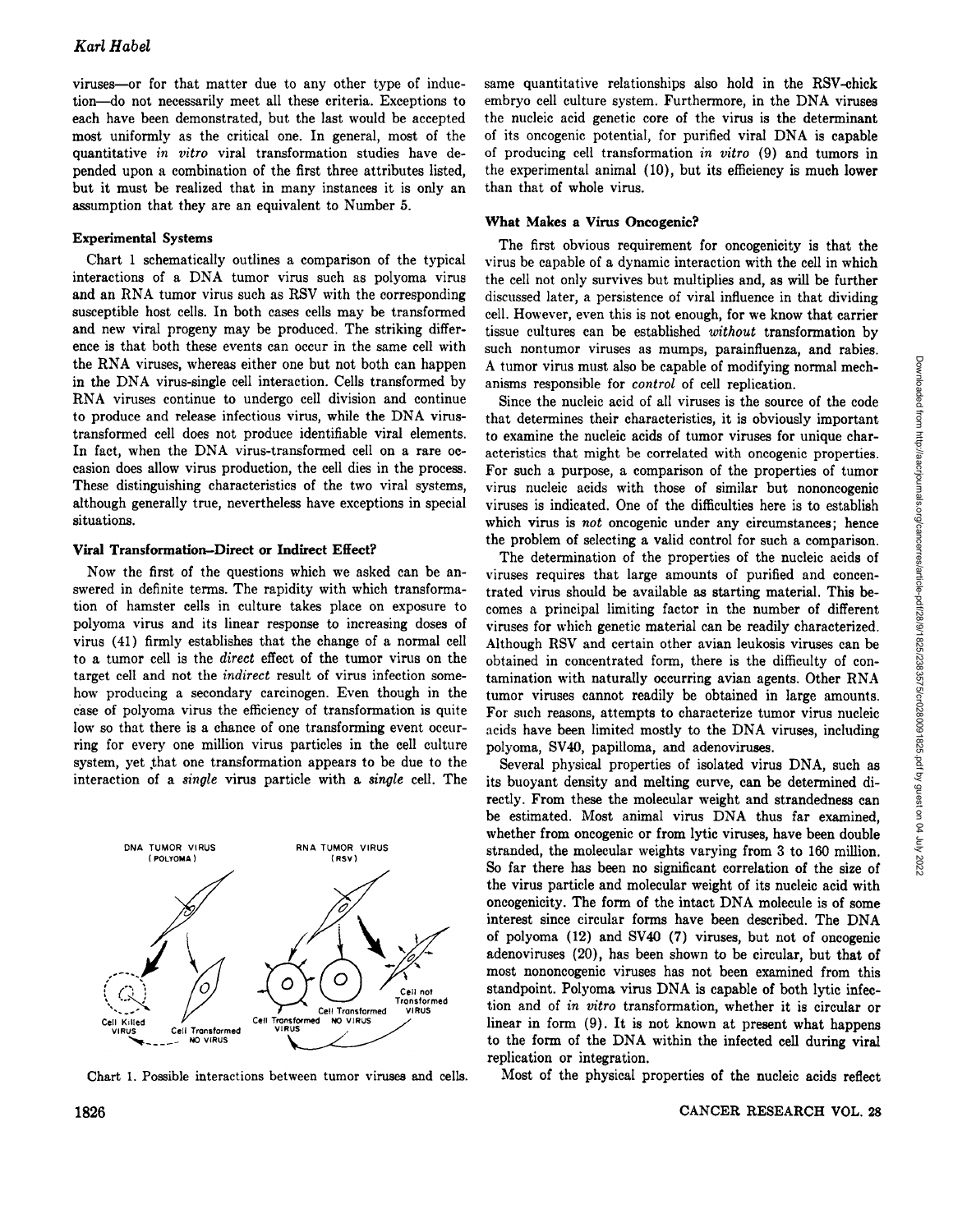their chemical composition, and the content of bases can be calculated from them or determined by direct chemical analysis. There has been much interest in the base ratios of the nucleic acids, and it has been suggested that the percentage content of guanine plus cytosine  $(G + C)$  might be significant in determining the oncogenic potential of a given virus. This was based on the observation by Green (19) that adenovirus types 12 and 18, known to be oncogenic in hamsters, have a  $G + C$ content of 49%, compared to 56% in the apparently nonon cogenic types 2 and 4. The hypothesis was that the  $G + C$ content of any oncogenic DNA virus might have to be of approximately the same order as that of mammalian cell DNA, which is 43%. The base ratios of polyoma, SV40, rabbit, bovine, canine, and human papilloma viruses have been found to be in the range of 41-48%. Herpes and vaccinia virus DNA's, on the other hand, have a  $G + C$  content at the opposite extremes of this range—68% for herpes (6) and  $37\%$  for vaccinia (54). Although these base composition findings are of interest, determinations on more strains of oncogenic and non oncogenic viruses are obviously needed before generalizations can be made. In fact, evidence that so simple a criterion is not likely to be valid is seen in recent work by Axelrod in my laboratory (unpublished results), in which the highly onco genic SA 7 adenovirus of monkeys appears to have a  $G + C$ content of 58%.

However, the overall base composition of a nucleic acid is only a crude characterization, since it gives no evidence of the spatial arrangement of the bases in the functioning molecule. The recent development of methods of demonstrating hybrid ization of single strands of either RNA or DNA with another single strand of DNA having complementary base sequences has added specificity to the characterization of nucleic acids. By these methods it has been shown that it is possible for two DNA's having the same percentage base compositions to show no homology at all and to have no base sequences in common. These technics have already been applied in the tumor virus field. The DNA's of oncogenic adenovirus types 12 and 18 showed greater homology between themselves than with the nononcogenic types 2 or 4 (30). This suggested similarity in the base sequences of these two oncogenic adenoviruses. More concerning the importance of base sequences will be discussed later.

## **Relationship of Virus to Transformed Cell**

Before discussing possible mechanisms of viral oncogenesis at the cellular level, it will be helpful if we look at the end result—the transformed cell. Is there any evidence that the interaction of virus with cell and the induction of the trans formed state is anything more than a transient "hit and run" type of relationship? In the case of the RNA viruses, this evidence is direct since virus continues to be produced and released. Even with the DNA viruses, all the present evidence points to the persistence of the viral genome in the transformed cell despite the fact that infectious polyoma virus, for instance, cannot be demonstrated by any of a number of sensitive test procedures. The evidence for persistence of viral genetic ma terial in the cells transformed by DNA viruses is summarized in Table 3.

- 1. Infectious DXA extractable. Rabbit papilloma (Ito) (27).
- 2. Viral DNA hybridization with tumor cell DNA. Polyoma (Axelrod) (1).
- 3. Tumor cell RNA hybridization with viral DNA. Polyoma, SV40 (Benjamin) (4).
- 4. Infectious virus release. SV40 (Gerber) (14).
- 5. Viral marker rescue. Polyoma (Ting) (45).
- 6. Viral structural antigen in tumor cell. Adenovirus (Huebner) (25).
- 7. Virus-specific antigens in tumor cells. Polyoma, SV40, Adeno virus (Habel) (21), (Huebner) (26).

Evidence for persisting DNA virus genome.

Thus, it is strongly suggested that persisting viral DNA is associated in some way with the cell DNA, coding for specific messenger RNA, which in turn produces virus-specific antigens. How much of the viral DNA is persisting and how much is required to induce transformation in the first place? It is ap parent from inactivation studies with chemical and physical agents that, whereas the whole intact viral genome is necessary **Example 19.** The virus replies that is the intervent form the product and hyndred or since the virus replection in the first place of the virus replective measure and hyndred to induce transformation in the first place? to 50% of the polyoma genome is needed to transform a cell (3). But we must remember that the polyoma DNA has a molecular weight of only  $2\frac{1}{2}$  million and thus is probably capable of coding for only 6 to 12 proteins. Three have already been identified—the viral coat protein and two different types of specific induced antigens in the tumor cells, besides which a temperature-sensitive gene has been found in a mutant of polyoma virus, which is involved in viral DNA replication (13). In addition, another function probably requires a protein, and that is the initiation of cell DNA synthesis induced by the virus (11). If only 20 to 50% of the genome is necessary for transformation, then it is possible that as few as 1 to 6 pro teins are involved, and yet there already are identified 4 pos sibly connected with functions important in the transforming process. With the future development of more polyoma virus mutants, it may be possible to pinpoint the gene and gene product that is critical for the transformation process.

Viral DNA synthesis at the time of infection is not required for cell transformation (46). In fact, there is some evidence that transformation is more efficient in cell types that are in capable of supporting a lytic cycle of virus replication (48). However, there is no reason to believe that the ability of the viral genome to be integrated or the incomplete virus cycle in the transformed cell are necessarily dependent upon a defect in the original invading virus' nucleic acid. In fact, in some systems such as the Shope papilloma of rabbits (40) and per haps SV40 virus-transformed hamster cells (38), whole in fectious virus can be recovered. It seems more logical that an important controlling factor of viral transformation is orig inating in the cell.

## **Cell Factors in Viral Transformation**

Table 4 lists some of the ways in which it is known that the cell can influence the efficiency of viral transformation. Cer tainly the cell must have the proper receptor sites to allow attachment of the virus, permit penetration, and accomplish Downloaded from http://aacrjournals.org/cancerres/article-pdf/28/9/1825/2383575/cr0280091825.pdf by guest on 04 July 2022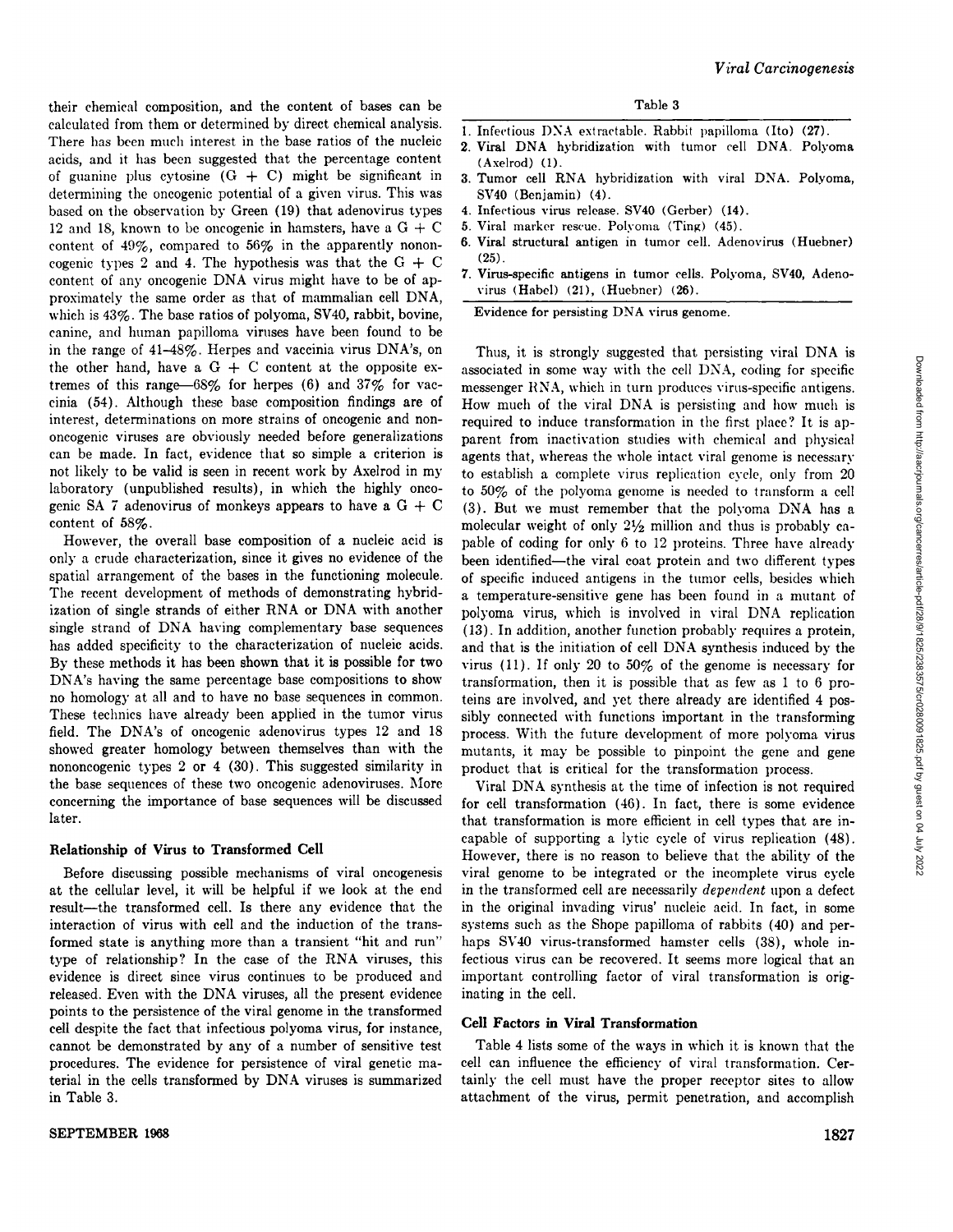# Table 4

- 1. Attachment, penetration, and uneoating of virus particle.
- 2. Association of viral genome with cell genome, base sequence homology?
- 3. Physiologic state of cell, need for cell division, increased DNA target?
- 4. Karyologic state of cell, chromosome imperfections.

Cell factors in viral oncogenesis.

uneoating of the virus particle before the viral genetic core can interact.

The low efficiency of transformation and the dual choice in  $\frac{\text{times}}{\text{using}}$ <br>me systems of lytic or transforming infection suggested that viding. some systems of lytic or transforming infection suggested that there might be some mutant virus particle or a particular cell required. The evidence is against the possibility that a rare mu tant virus particle is the one that causes transformation; all particles apparently are equally capable, although the degree of this capability may vary between different strains of the same virus. Likewise there is a variation in the relative sus ceptibility of different cell types from different species, but all cells of a given uniform culture are equally transformable. Transformability therefore appears to be a matter of physio logic rather than hereditable competence. In DNA tumor viruses, such as polyoma and SV40 and even in an RNA virus, Rous sarcoma virus (44), experimental evidence suggests a possible need for a specific interaction of the viral nucleic acid with the cell DNA. One of the intriguing findings with DNA tumor viruses is the fact that their DNA's seem to have base sequences in common with the DNA of the normal susceptible cell (1, 52). Perhaps such a commonness in chemical structure is a prerequisite for integration of the viral genome into the cell genome and thus for transformation. The degree of simi larity of structure might vary so that a spectrum of potential oncogenicity would exist among viruses, from those with little base sequence homology rarely causing transformation, to others with longer common sequences having a greater onco genic efficiency. On the other hand, the frequency of repetition of a given stretch of bases in the cell genome homologous to that in the virus might also influence the ease of viral integra tion. An interesting report that may be pertinent to this dis cussion concerning possible relationship in structure between tumor virus and cell DNA's is that of Winocour (53), who presents evidence that a small piece of mouse cell DNA is in corporated into the polyoma virus particle.

Although it is certainly difficult to evaluate the properties of the individual cell after it has been transformed by the virus, it appears that biologic and morphologic expression of the transformation requires at least one cell division after in tegration (47). In fact, there is some evidence that if cell division occurs shortly after virus infection, the efficiency of transformation is increased. This is consistent with the old observation that tissues with a high mitotic rate seem more susceptible to tumor formation. Also, very young, rapidly de veloping animals are most susceptible to virus-induced tumors, and at this age tumor viruses can cross species lines—for example, Rous sarcoma virus, a virus producing tumors in chickens under natural conditions, can also cause tumors when inoculated into newborn monkeys (34). However, enhancement

of tumor induction by cell division may be only a reflection of the increase of the cell DNA target during the cell division cycle (2).

Even in the RNA virus transformation system there appears to be a requirement for cell DNA synthesis.

Sachs (39) has found in the case of in vitro polyoma virus transformation, as well as in vitro transformation by X-irradiation and carcinogens, that cell division must occur within 3 to 5 days after the transforming event for the transformed prop erties to be genetically fixed. This inhibition of expression of the transformed change by resting cells requires protein syn thesis during the period in which the cell is kept from di

The stability of the cells' chromosomal complement also appears to influence the efficiency of viral transformation. When chromatic! breaks or other abnormalities have been increased by X-irradiation or aging, transformation occurs more effi ciently or more rapidly, as shown in Chart 2 (18). In fact, Todaro et al. (49) quantitatively have tested the efficiency of that cultures from patients with Fanconi's anemia, an autosomal recessive disease associated with a high incidence of chromo some abnormalities and spontaneous neoplasms, were trans formed 10 times as efficiently as normal human cells.

# Biochemical Events during Polyoma Virus Replication

by X-irradiation or aging, transformation cerars more effi-<br>circuly or more rapidly, as shown in Chart 2 (18). In fact,<br>Todaro *et al.* (49) quantitatively have tested the efficiency of<br>*in vitro* transformation of human Before discussing possible mechanisms of transformation by viruses, we should look at the specific biochemical events that have been shown to occur during the replicative cycle of polyoma virus in mouse embryo tissue cultures. These are schematically presented in Chart 3 and represent a composite of the experimental findings of a number of investigators. The earliest specifically identifiable material synthesized is the T antigen (23), demonstrable by complement fixation and fluo rescent antibody staining (43). It is assumed that specific early proteins perhaps different from the T antigen are also produced, since protein synthesis is necessary at early times for later production of infectious virus (17) but not for trans formation (33). Next, there is an increased production of sev eral enzymes required for DNA synthesis, such as thymidine kinase and DNA polymerase (11). Whether these DNA en zymes are specific and coded for by the viral genome is not completely clear, but there is evidence that some have charac teristics different from those of normal cells (29) ; yet they appear not to be identical with the T antigen (28). Somewhat later viral DNA replication occurs (17), and at practically the same time there is a stimulation of cellular DNA synthesis (11). This cell DNA synthesis occurs even in systems such as rat cells, where polyoma virus transforms but does not replicate or synthesize new viral DNA (16). Finally, viral coat antigen appears followed by infectious virus.

In Chart 3 all the events prior to the point of the second arrow take place in the lytie interaction and probably during transformation, although the latter has not been directly dem onstrated. It would therefore appear that in a given cell infected with polyoma virus, the decision between the two mutually exclusive pathways of virus maturation with cell death on the one hand and virus integration with transformation and lack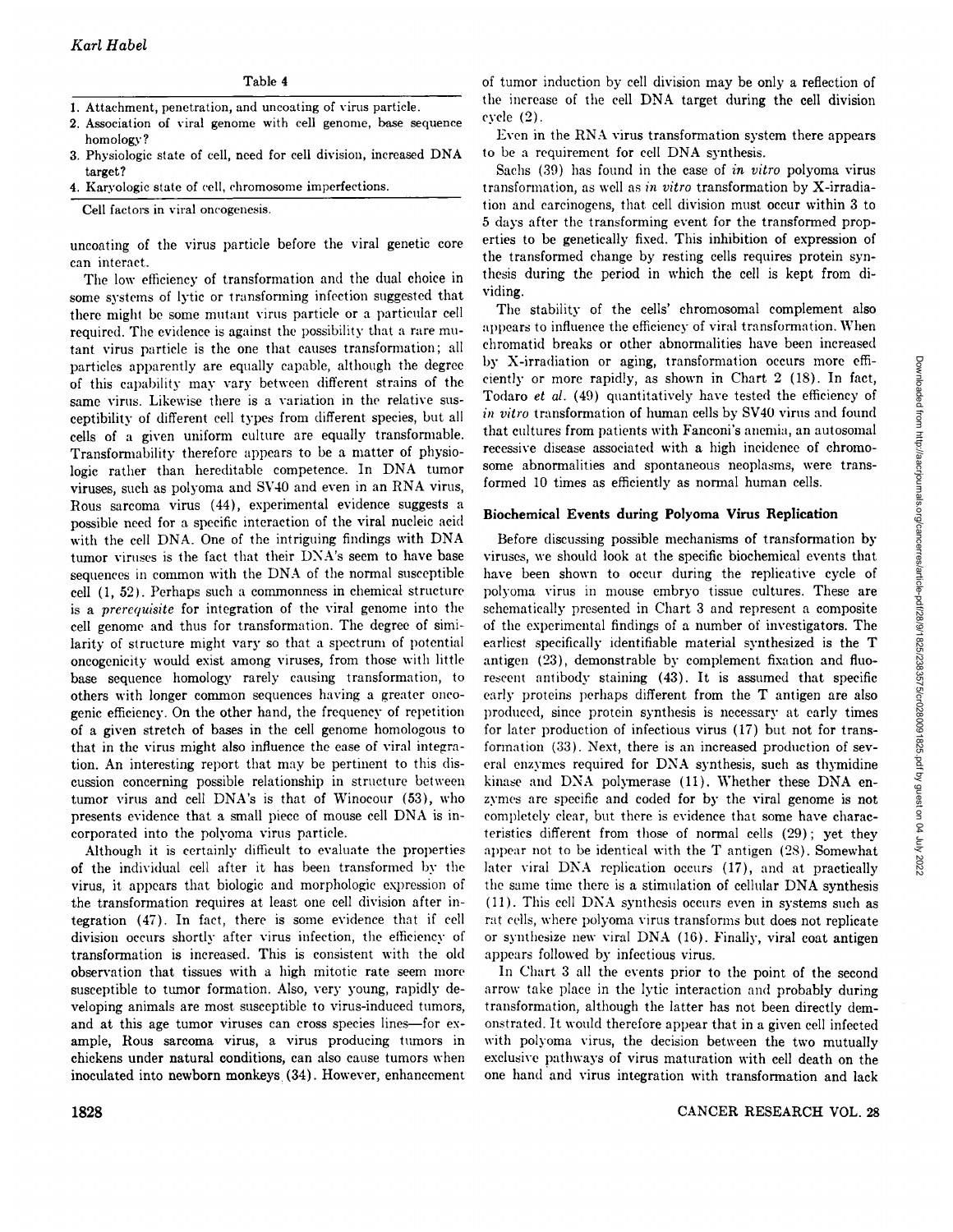

Chart 2. Human diploid cells exposed to SV40 virus at different stages of their life span. The "crisis" stage with marked cell lysis followed by establishment of transformed culture occurs at the same time in relation to age of culture (From Reference 18).



LYTIC INFECTION -METC + POLYOMA

Chart 3. Schematic presentation of the kinetics of biochemical events occurring in the lytic cycle of infection of mouse embryo tissue cultures (METC) with polyoma virus.

of completion of virus replication on the other, must be made during the period between the two arrows.

#### Mechanisms of Virus-induced Transformation

At the time of polyoma infection one of the early events is a stimulation of cellular DNA synthesis, and correspondingly there is evidence suggesting that this may be necessary for integration of the viral genome into some permanent relation ship with the genome of the cell. At the same time, there is inhibition of completion of the virus maturation cycle. It is logical to think that these events are interrelated, perhaps in terdependent—that integration of virus DNA is responsible for the derepression of cell division and that uncontrolled cell division prevents virus maturation. That the latter may be true is suggested in the Shope papilloma DNA tumor virus system where virus maturation does occur in the tumor cell but not until that cell has come to the surface of the tumor where it becomes keratinized and dies (35). Yet it is interesting that in the polyoma system, even though there is suppression of virus maturation in the transformed cell, superinfection with the same virus is capable of initiating a complete lytic virus replication cycle, (24) even perhaps rescuing the original integrated and suppressed viral genome (45).

Besides the persisting viral nucleic acid, perhaps in some cases incomplete or defective, the only other regularly demon strated viral-specific materials in the polyoma tumor cell are the T antigen in the nucleus and a new transplantation type of antigen on the cell surface. Normal cell division control mechanisms must certainly respond to stimuli at the cell sur face, and the effect of such stimuli must be transmitted across the cytoplasm to the nucleus. The presence of the new tumor transplantation type antigen on the surface of the transformed cell may interfere with a regulatory signal coming from the cell's environment. Since the nuclear T antigen appears so early after the infection of the cell with polyoma virus, it is possible that it is in some way involved in derepressing the synthesis of cell DNA which takes place shortly thereafter. The production of T antigen does not require viral DNA syn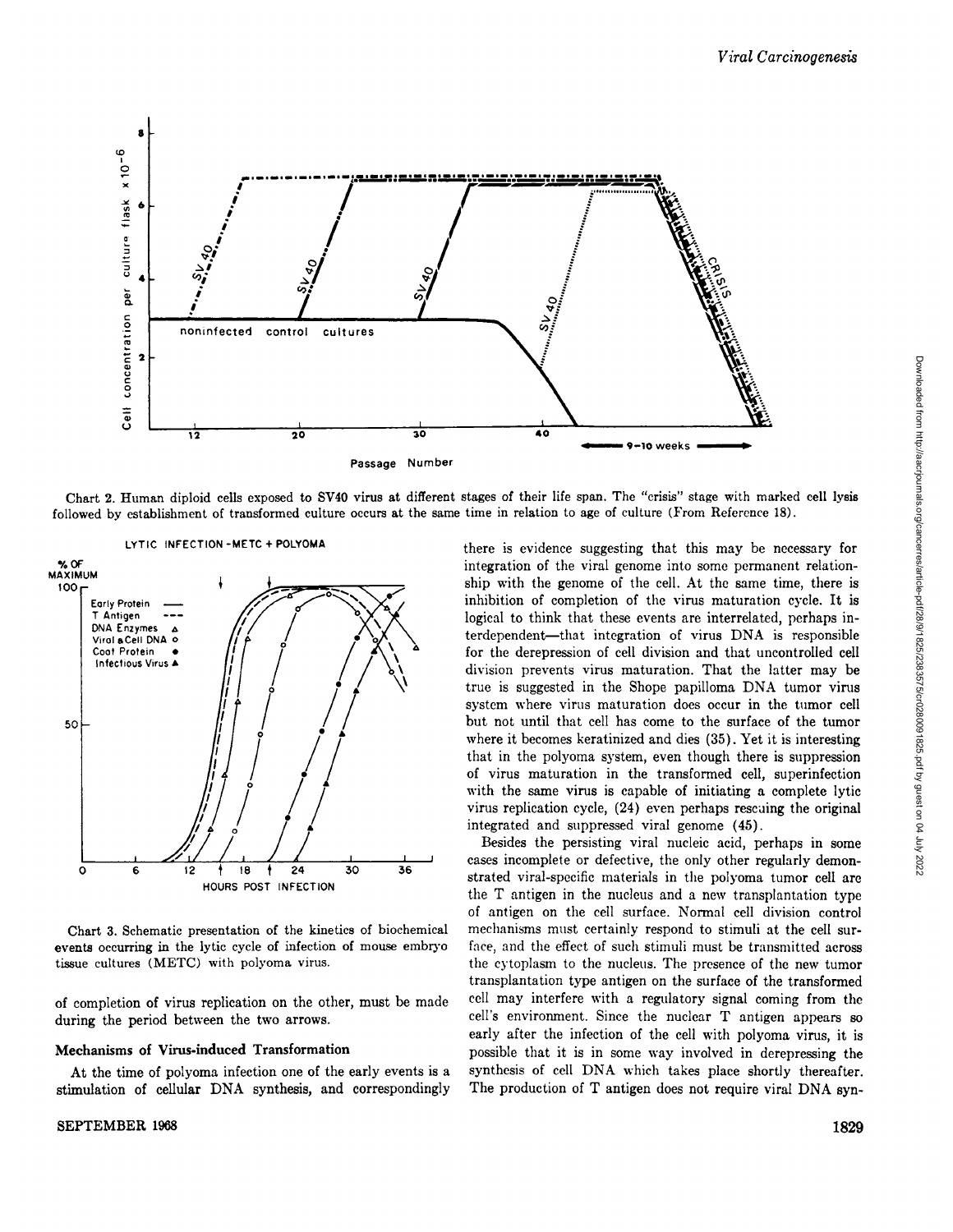thesis, the information for it being obtained from the original infecting virus particle (23). In the lytic infection cycle where new virus progeny is made and cell lysis and death are the end-result, there is not only early stimulation of cell DNA synthesis but later breakdown of cell DNA (5). It is interesting that this broken-down cell DNA has a molecular weight ap proximately equal to that of polyoma virus DNA (T. Ben-Porat and A. S. Kaplan, Correlation Between Replication and Degradation of Cellular DNA in Polyoma Virus Infected Cells. Virology, 32: 457-464, 1967).

As mentioned earlier, there is now good evidence that the genome of the transforming polyoma virus persists in the tu mor cell, but there is still the question of whether it is needed for continuation of the altered properties of the transformed cell. Certainly the viral genome is not easily eliminated, and in its integrated state it has characteristics different from those during complete viral replication. The ts-a gene, which is sensitive to heat in the lytic cycle, is resistant once transformation has occurred (13). Likewise, although virus replication and T antigen production are susceptible to inhibition by interferon before integration (37), there is no effect of interferon on T antigen production by the already transformed cell (36). Also the thymidine kinase in transformed cells is normal, whereas that stimulated by lytic infection is qualitatively different from normal enzyme (29). That the persisting viral genome is playing an important role is suggested by the fact that surface antigens and indeed cellular morphology is determined by the virus. Furthermore, the degree of oncogenicity of cells doubly transformed by polyoma virus and SV40 seems enhanced over singly transformed cells. Not only do viral genes persist, but in cell hybrids between polyoma-transformed and normal mouse cells, the oncogenicity and tumor antigen production are domi nant (8). The fact that these hybrids are still tumorigenic suggests that this property was not due to lost genetic material in the original parental transformed cell and indicates a posi tive role of the integrated viral material. In other cell hybrids between virus-free SV40-transformed hamster or human cells and susceptible normal green monkey kidney cells, induction of maturation of infectious virus has been shown to occur at a low efficiency (15). It is not known in which nucleus of the hybrid cell the virus replicates, but at least some repressor of viral maturation in the tumor cell is rendered inoperative in the heterokaryon.

The point of action of the virus in upsetting cell control mechanisms need not be at only one site. In fact, this site may be different in the case of RNA and DNA tumor viruses or even between two different DNA viruses. The work of Todaro at NYU (50) and Takemoto (42) in my laboratory is of interest in this connection. They have shown that a single cell can be doubly transformed by two different DNA tumor viruses, and these cells appear to have a greater growth potential than tumor cells induced by only one virus. This not only suggests different sites of action on cell control mechanisms but also infers dif ferent sites for the possible integration of the viral genomes.

Now one of the very factors which at the *cellular* level may be involved in maintaining the malignant properties may ac tually help to protect the intact animal from development of a gross tumor. The new transplantation type of antigen on the surface of the virus-induced tumor cell is recognized as a for eign antigen by the immunologically competent host which reacts in a homograft type of rejection, thus suppressing or destroying its own transformed cells before they can divide sufficiently to produce a significant tumor (22). Naturally occurring polyoma virus infection is prevalent in many mouse colonies, yet a spontaneous polyoma tumor in these animals is practically never seen. However, as shown by Dr.Law of the National Cancer Institute (31), if such animals are made im munologically incompetent by thymectomy at birth, they do indeed develop polyoma tumors after such natural exposure to infection. These immunologie factors will be discussed more completely by Dr. Amos.

# **REFERENCES**

- Genetic Material in a Virus-free Polyoma-induced Tumor. Science, 146: 1466-1469, 1964.
- 2. Basilico, C., and Marin, G. Susceptibility of Cells in Different Stages of the Mitotic Cycle to Transformation by Polyoma Virus. Virology, 28: 429-437, 1966.
- 3. Benjamin, T. L. Relative Target Sizes for the Inactivation of the Transforming and Reproductive Abilities of Polyoma Virus. Proc. Nati. Acad. Sei. U. S., 54: 121-125, 1965.
- 4. Benjamin, T. L. Virus Specific RNA in Cells Productively In fected or Transformed by Polyoma Virus. J. Mol. Biol., 16: 359-373, 1966.
- 5. Ben-Porat, T., Coto, C., and Kaplan, A. S. Unstable DNA Synthesized by Polyoma Virus-infected Cells. Virology, 30: 74-81, 1966.
- 6. Ben-Porat, T., and Kaplan, A. S. The Chemical Composition of Herpes Simplex and Pseudorabies Viruses. Virology, 16: 261-266, 1962.
- 7. Crawford, L. V., and Black, P. H. The Nucleic Acid of Simian Virus 40. Virology, 24: 388-392, 1964.
- 1. Axelrod, D., Habel, K., and Bolton, E. T. Polyoma Virus<br>
Genetic Material in a Virus-free Polyoma-induced Tumor.<br>
Science,  $1/6$ : 1466-1469, 1964.<br>
2. Basitco, C., and Marin, G. Susceptibility of Cells in Different Sta 8. Defendi, V., Ephrussi, B., Koprowski, H., and Yoshida, M. C. Properties of Hybrids Between Polyoma-transformed and Nor mal Mouse Cells. Proc. Nati. Acad. Sei. U. S., 67: 299-305, 1967.
- 9. Crawford, L., Dulbecco, R., Fried, M., Montagnier, L., and Stoker, M. Cell Transformation by Different Forms of Poly oma Virus DNA. Proc. Nati. Acad. Sei. U. S., 52: 148-152, 1964.
- 10. Di Mayorca, G. A., Eddy, B. E., Stewart, S. E., Hunter, W. S., Friend, C., and Bendich, A. Isolation of Infectious Deoxyribonucleic Acid from SE Polyoma-infected Tissue Cultures. Proc. Nati. Acad. Sei. U. S., 45: 1805-1808, 1959.
- 11. Dulbecco, R., Hartwell, L. H., and Vogt, M. Induction of Cellular DNA Synthesis by Polyoma Virus. Proc. Nati. Acad. Sei. U. S., 53: 403-410, 1965.
- 12. Dulbecco, R., and Vogt, M. Evidence for a Ring Structure of Polyoma Virus DNA. Proc. Nati. Acad. Sei. U. S., 60: 236- 243, 1963.
- 13. Fried, M. Isolation of Temperature-sensitive Mutants of Poly oma Virus. Virology, 25: 669-671, 1965.
- 14. Gerber, P. Virogenic Hamster Tumor Cells: Induction of Virus Synthesis. Science, 145: 833, 1964.
- 15. Gerber, P. Studies on the Transfer of Subviral Infectivity from SV40-induced Hamster Tumor Cells to Indicator Cells. Virol ogy, 2S: 501-509, 1966.